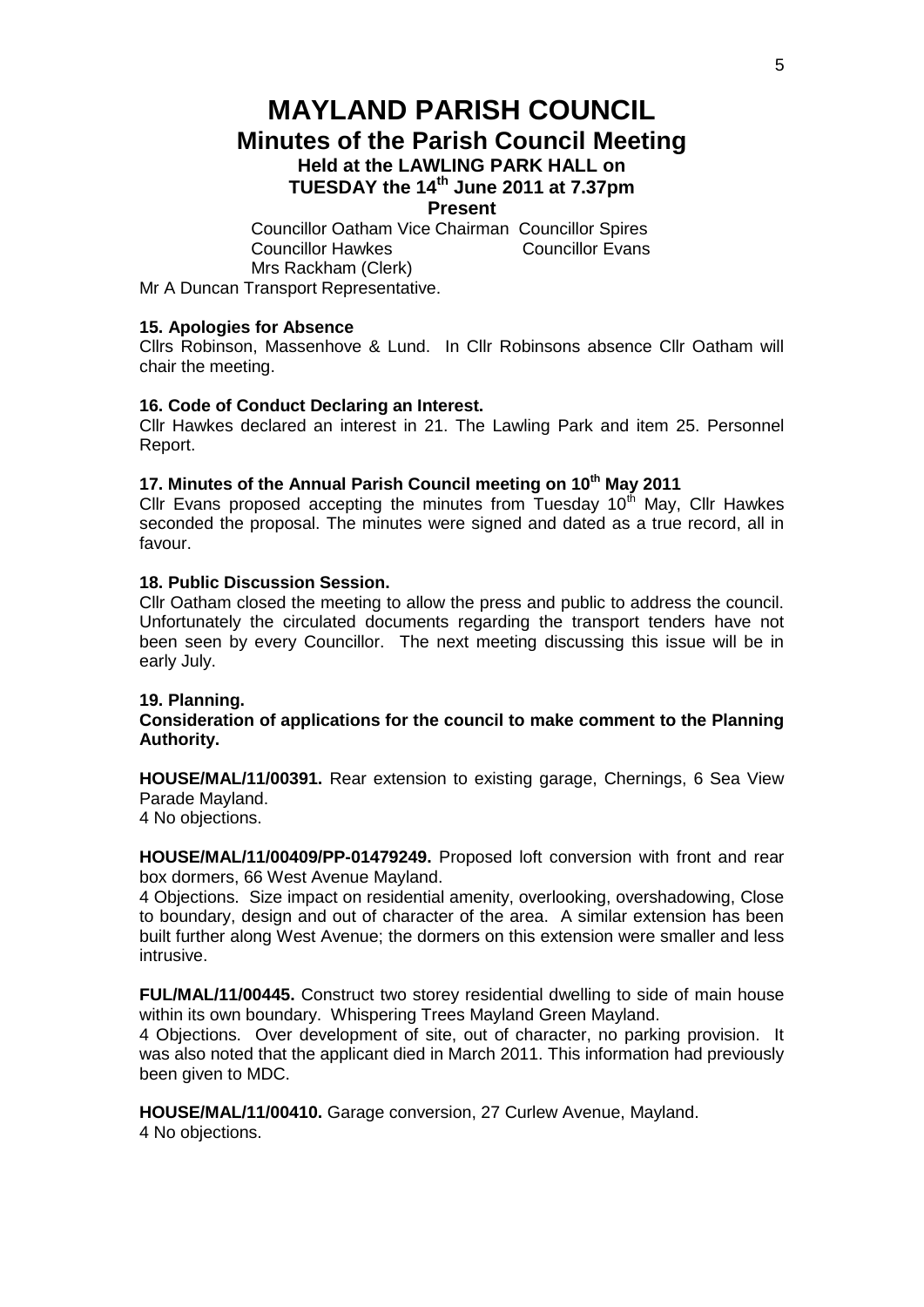**FUL/MAL/11/00385.** Demolition of existing two storey 4 bedroomed detached house, construction of two 3 storey 5 bedroomed detached houses. 97 Imperial Avenue, Mayland.

4 Objections. BE1. Impact on residential amenity, overlooking, over shadowing – noise (the impact of the increased bedrooms from four to ten). Provision of car parking, design, appearance and effect on character of area. Two letters were included with this application one from the developer and another from a resident objecting to the plan. Both letters have been sent to MDC.

## **Planning Decisions made by the Planning Authority.**

**FUL/MAL/11/00247.**Single storey rear extension and alterations to public house with conversion of first floor to 4 one bedroomed flats. Single storey block of 5 motel units and laundry room with associated parking and amenity space. Hardy's 36 Imperial Avenue Mayland Essex

#### **APPROVED**

**FUL/MAL/11/00246.**Construction of two new detached houses and associated vehicle access. Oak Lodge 12 Promenade Mayland Essex **APPROVED**

**HOUSE/MAL/11/00128.**Pitched roof to the rear and flat roof extension to the side and rear. Mandyville 19 The Drive Mayland Essex **APPROVED**

#### **Appeals**

**FUL/MAL/10/00353.APP/X1545/A/11/2145125/NWF** 28 Steeple Road, Mayland, Essex, CM3 6EG. Additional residential accommodation for relative, games room and replacement garage. (Revision to previously approved FUL/MAL/08/00874) **APPEAL DISMISSED**

**FUL/MAL/10/00684. APP/X1545/A/11/2145840/WF.** Kapstadt, Esplanade, Mayland, CM3 6AW. Proposed replacement dwelling - revised scheme following refusal FUL/MAL/10/00186 **APPEAL ALLOWED**

## **20. Finance.**

| Payments. |                                |                             |         |
|-----------|--------------------------------|-----------------------------|---------|
| 17 May11  | Brown Brothers Ltd             | <b>Gravitex Paint</b>       | 159.37  |
| 14 Jun 11 | Office Is                      | Stationery                  | 106.31  |
| 14 Jun 11 | K & B Tatam                    | Welding repair skatepark    | 91.80   |
| 14 Jun 11 | Mayland PCC                    | Donation grass cutting      | 270.00  |
| 14 Jun 11 | <b>AON</b>                     | Insurance                   | 4236.72 |
| 14 Jun 11 | A & J Lighting                 | <b>Street Lighting Main</b> | 42.07   |
| 14 Jun 11 | A & J Lighting                 | <b>TC Lighting</b>          | 18.00   |
| 14 Jun 11 | <b>Palmer Electrical</b>       | outside lighting            | 230.40  |
| 14 Jun 11 | Essex & Suffolk Water          | Water charge                | 115.99  |
| 14 Jun 11 | <b>ASAP Office Services</b>    | Internal audit fees         | 106.20  |
| 14 Jun 11 | <b>Maldon District Council</b> | Play area inspections       | 132.00  |
| 14 Jun 11 | Cummins & Jennings             | Gen equip against C/note    | 79.80   |
| 14 Jun 11 | <b>Hanningfield Security</b>   | static security             | 180.00  |
| 14 Jun 11 | The Printing Place             | <b>Annual Review</b>        | 447.55  |
| 14 Jun 11 | MSJ Garwood & Son              | Grass cutting               | 1575.58 |
| 14 Jun 11 | Mr S Houghton                  | Deposit refund LPH          | 50.00   |
| 24 Jun 11 | Mr D Hawkes                    | Salary June                 | 264.76  |
| 24 Jun 11 | Mr T Blowers                   | Salary May/June             | 189.14  |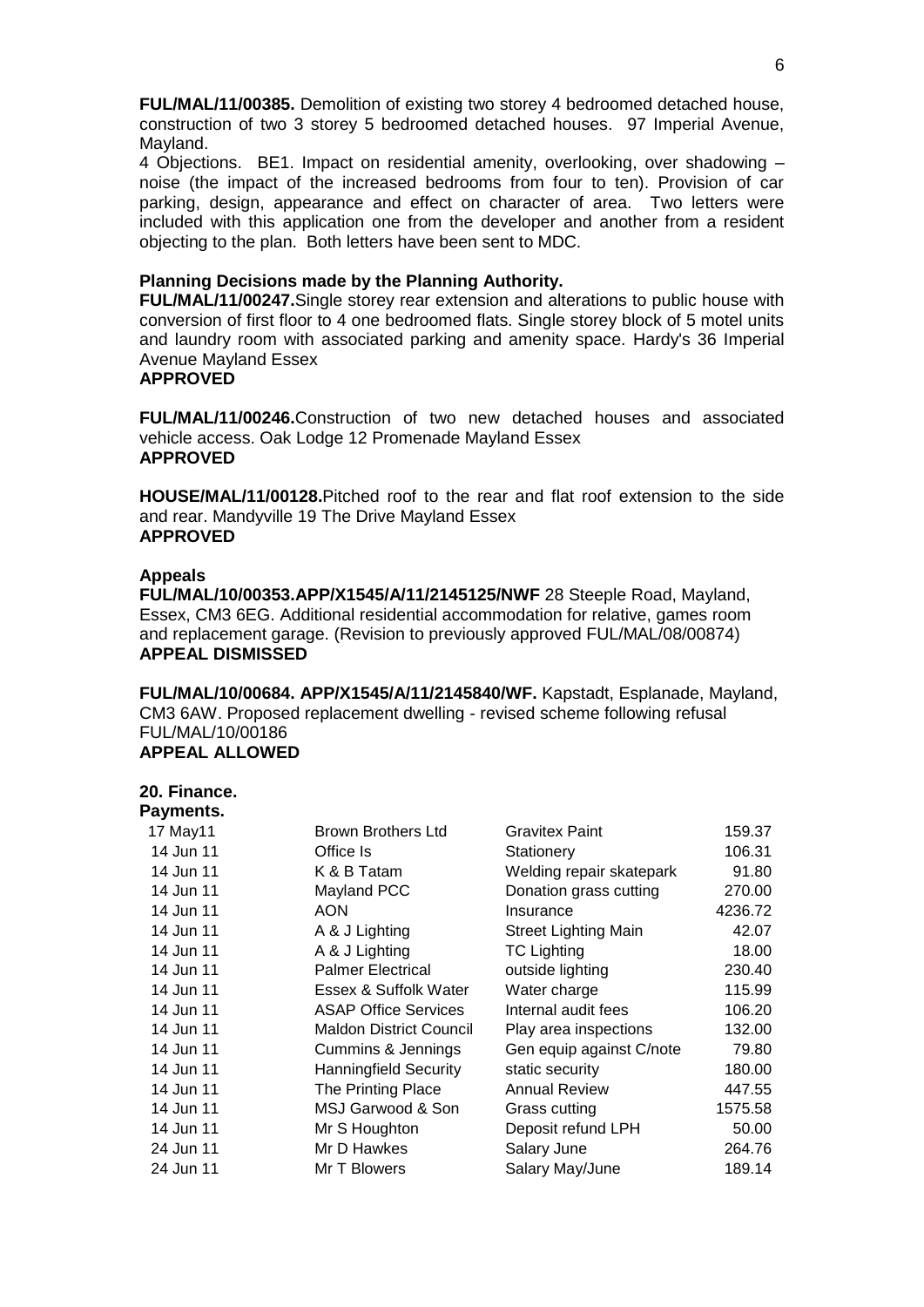| 24 Jun 11 |      | Mrs J Rackham                | Salary June | 919.79  |
|-----------|------|------------------------------|-------------|---------|
| 30 Jun 11 |      | Revenue & Customs            | Tax & NI    | 718.47  |
|           |      |                              |             |         |
| Receipts. |      |                              |             |         |
| 3 May 11  | Cash | <b>Various Residents</b>     | Use of TC   | 15.00   |
| 3 May 11  | Chq  | Mayland Netball Club         | Use of TC   | 3.70    |
| 10 May11  | Chq  | <b>Mayland Bowls Club</b>    | Fees May    | 108.00  |
| 13 May11  | DC.  | <b>Revenue &amp; Customs</b> | VAT refund  | 9156.44 |

Cllr Spires proposed accepting all the above payments and receipts, Cllr Hawkes seconded the proposal, all in favour, motion carried. **The Clerk** will obtain a second signature on the cheques from Cllr Massenhove.

**Accounts 2010/11**. Following a discussion Cllr Hawkes proposed accepting the Annual Return and finalised accounts from 2010/11, Cllr Evans, all in favour. Cllr Oatham & the Clerk signed the AR and other documents as required by the Audit Commission. **Clerk to action**

**Internal Auditor.** Report. The internal auditor recommended that we request an UTR number from all small traders who are not registered for VAT. They also noted that our computer system could cause the council problems as it cannot be updated should changes be required. Cllr Oatham proposed accepting the recommendations from the internal auditor, Cllr Spires seconded the proposal, all in favour, motion carried.

**Insurance document.** Cllr Spires proposed accepting the insurance cover for 2011/12 without any further changes, Cllr Evans seconded the proposal, all in favour, motion carried.

**Financial Regulations.** Cllr Oatham proposed a change to 3.4 of the financial regulations, Cllr Hawkes seconded the proposal, the regulations will now read

The Clerk may incur expenditure on behalf of the Council which is necessary to carry

out any repair replacement or other work which is of such extreme urgency that it must

be done at once, whether or not there is any budgetary provision for the expenditure,

subject to a limit of [£2000]. The Clerk should attempt to contact each of the Cllrs by e-

mail or phone to determine their view as to the urgency of the situation and the best way

to deal with it. If however no response is obtained within 30 minutes the Clerk should

initiate what action is felt best to resolve the immediate problem. The RFO may incur

expenditure up to £200.00 without prior consultation with the council providing budget

controls are maintained. **Clerk** to action and print new FR's for each Cllr.

**Standing Orders.** Following advice from EALC it was agreed that the LPC will set up a sub-committee to act in emergency situations only when the Clerk is absent. Following information received from EALC alterations to item 32 was discussed, Cllr Oatham proposed accepting the changes to 32, Cllr Spires seconded the proposal all in favour, motion carried. **Clerk** to action.

## **21. Lawling Park.**

Each Cllr has received a copy of the minutes from the May LPC meeting which includes the latest CCTV information. Following a discussion it was agreed that a voice activated system was not required. **Clerk** to advise contractors.

LPH Extension. Report. A meeting was held earlier today with two employees of the contractor. The main contractor increased the flooring cost over and above the